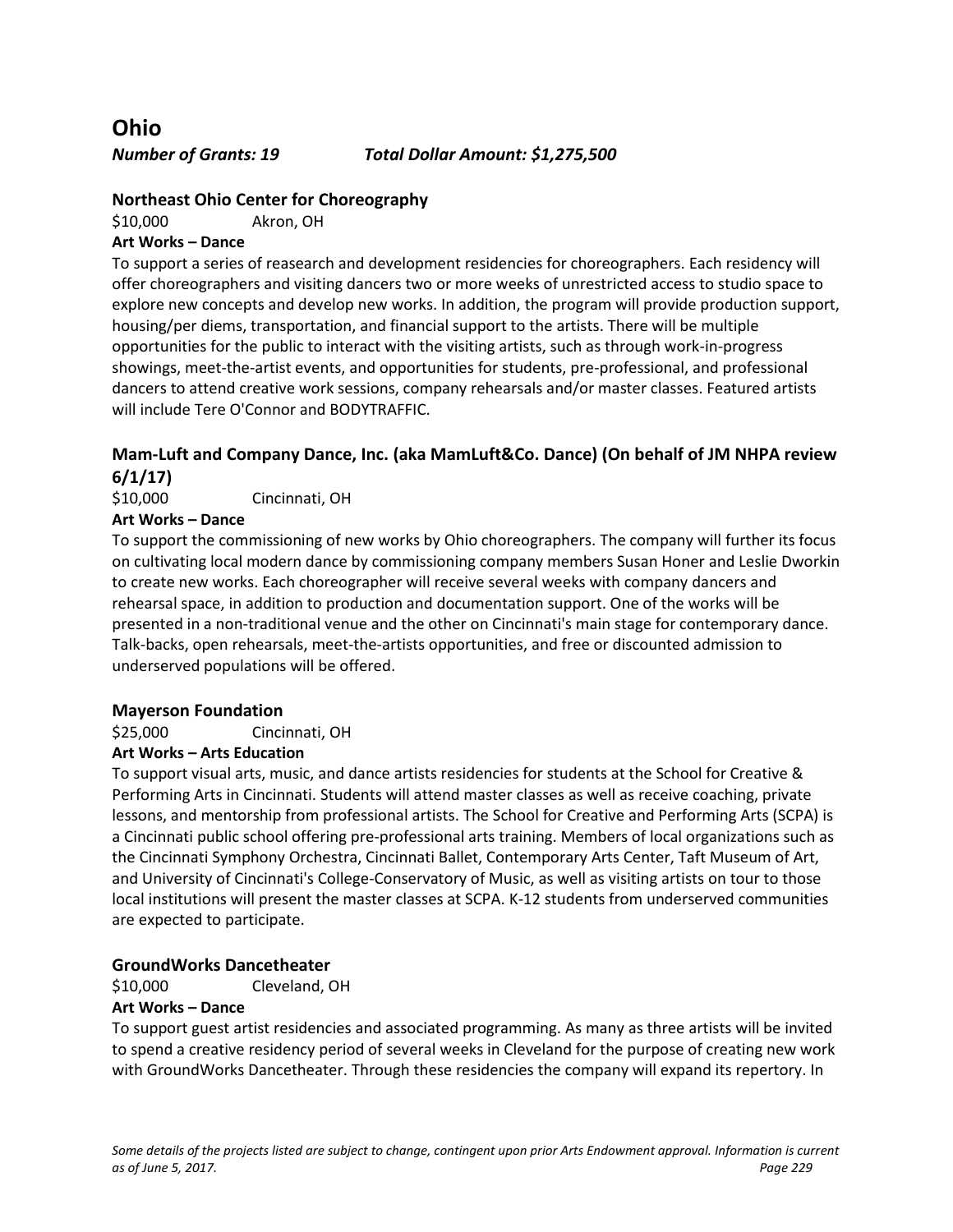addition to creating new works, guest artists may lead master classes, workshops, and other community outreach activities to coincide with the performance series.

## **Professional Flair, Inc. (aka The Dancing Wheels Company & School)**

\$10,000 Cleveland, OH

## **Art Works – Dance**

To support The Dancing Wheels Company & School's creation and presentation of "Rodeo." The company will restage Agnes de Mille's master work, "Rodeo." Raymond Rodriguez, who studied under de Mille, will set the work on the company. The work will premiere at Cleveland's Playhouse Square to coincide with the 75th anniversary of "Rodeo." The production will then tour across the United States so audiences can experience the work performed by dancers with and without disabilities.

# **Sculpture Center (aka The Sculpture Center)**

\$15,000 Cleveland, OH

### **Art Works – Visual Arts**

To support commissioning, exhibition opportunities, and a catalogue for the Window to Sculpture emerging artists series. Sculpture Center will invite as many as four emerging artists in the region to create new work. The work will be exhibited and accompanied by educational programs and interpretive brochures for each artist. A catalogue with scholarly essays will be produced to document the series.

### **Ohio Arts Council**

\$965,500 Columbus, OH

### **Partnerships (State & Regional)**

To support Partnership Agreement activities associated with carrying out your NEA-approved State strategic plan.

### **ShadoArt Productions, Inc. (aka Shadowbox Live)**

\$10,000 Columbus, OH

### **Art Works – Theater & Musical Theater**

To support the creation and production of "Kabuki: Circle of Blood," a new multimedia theatrical work by Shadowbox Live. Created in collaboration with David Mack, author and illustrator of the "Kabuki" graphic novels, the production will combine kabuki makeup and masks, live action fight choreography, and original rock music to tell the story of a futuristic Japanese government operative known as Kabuki. The production will incorporate illustrations and images from the novels as scenic elements for the performance. In partnership with the Ohio State School for the Blind, the company also plans to create a graphic novel experience for the blind community by creating audio descriptions to accompany the live theatrical musical presentation.

### **Wexner Center Foundation (aka Wexner Center for the Arts)**

\$35,000 Columbus, OH

### **Art Works – Presenting & Multidisciplinary Works**

To support a series of residencies and commissions. Choreographers Faye Driscoll and Bebe Miller will participate in creative residencies to develop new work. Additionally, the Wexner will co-commission and present a multimedia collaboration between the Kronos Quartet and filmmaker Sam Green, as well as present British theater company Improbable. Artists also will participate in engagement activities including student discussions, master classes, and post-show question-and-answer sessions.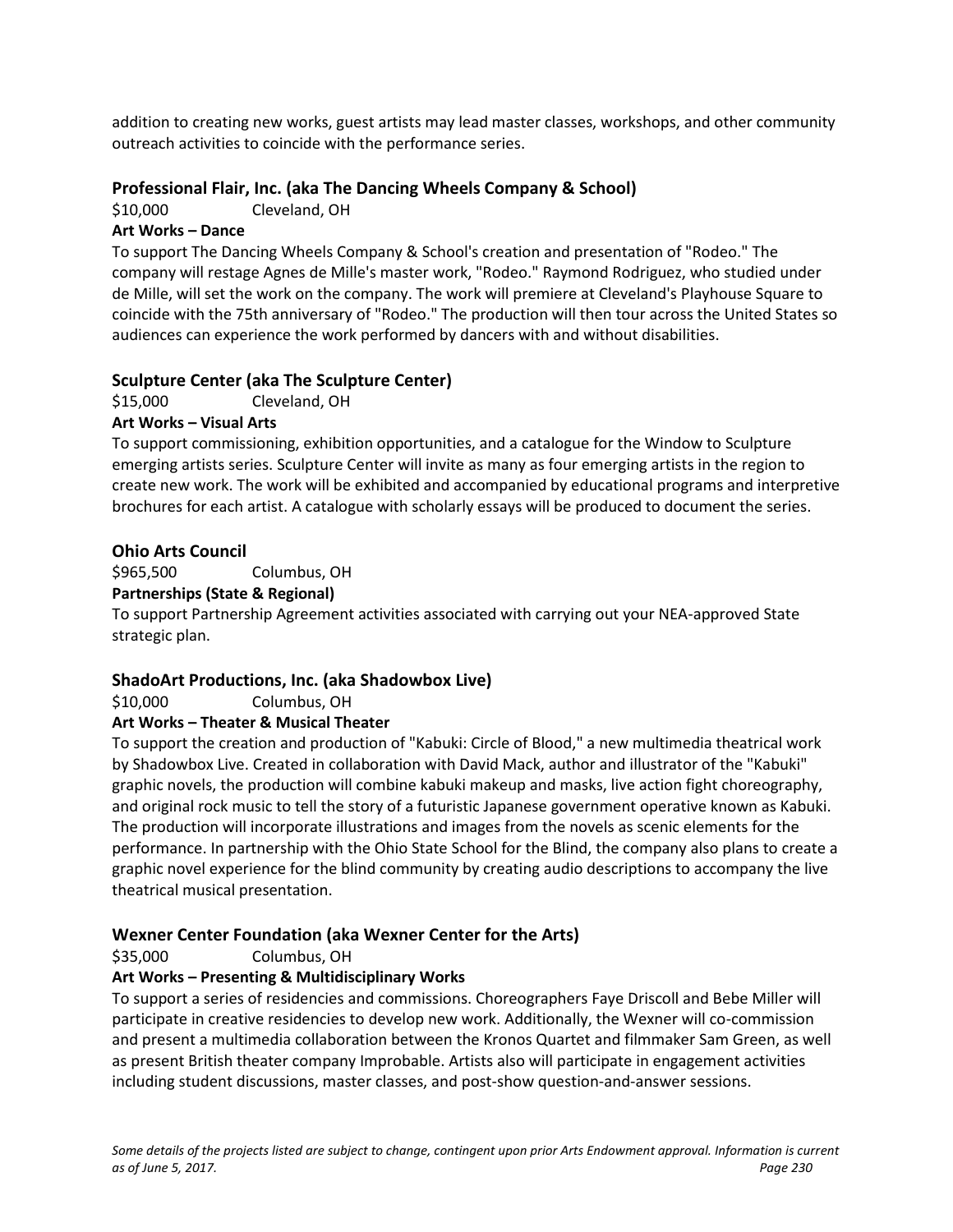## **Wexner Center Foundation (aka Wexner Center for the Arts)**

\$25,000 Columbus, OH

### **Art Works – Media Arts**

To support artist residencies and facilities access for the Film/Video Studio program. As many as 20 filmmakers will receive support through access to production facilities, technical equipment, and curatorial consultation while developing new projects. Artists Penny Lane and Kevin Jerome Emerson will participate in year-long residencies to create new works with a focus on Ohio, and will present their projects in master classes for area students, public screenings, and filmmaker discussions.

# **Dayton Performing Arts Alliance**

\$10,000 Dayton, OH

### **Art Works – Music**

To support the Stained Glass Series of community concerts in churches performed by the Dayton Philharmonic. The Sunday afternoon free concerts will feature the orchestra in performance with the host church's choir and, where appropriate, local soloists and guest artists. Programming may include a work from the standard orchestral repertoire including works by composers of African and African-American origin interspersed with choral and gospel pieces.

### **Shakespeare Theatre Association (aka Shakespeare Theatre Association)**

\$15,000 Oxford, OH

## **Art Works – Theater & Musical Theater**

To support an annual conference for producers of Shakespeare. Member theater companies will convene at the Cincinnati Shakespeare Company in January 2018. Conference programming will focus on expanding the relevancy of Shakespeare, while exploring and creating new ways to extend the work of member companies deeper into communities. The conference will provide support and mentorship to member companies through discussions, presentations, workshops, performances, and training opportunities.

### **City of Shaker Heights, Ohio**

\$50,000 Shaker Heights, OH

### **Our Town – Design**

To support public art, art events, and cultural planning and design of public places for the Moreland district of Shaker Heights. The project includes a series of community conversations around re-imagining the neighborhood, the professional design of neighborhood gateways and historical markers to help distinguish the area, and a series of summer arts-related events celebrating the community's assets. The City of Shaker Heights is partnering with the Cleveland Festival of Art and Technology on this initiative to rebuild the infrastructure and improve housing for the estimated 1,760 residents of a low-income neighborhood in Shaker Heights.

### **Heidelberg University**

\$15,000 Tiffin, OH

#### **Art Works – Music**

To support the New Music Artist-in-Residence Program including the commissioning of a new choral work. The residency, an exploration of the human voice, will feature composer Michael John Trotta and vocal ensemble Ekmeles. The composer and vocal ensemble will present clinics and coaching sessions for music majors, workshops for the community, public school programs, pre-concert community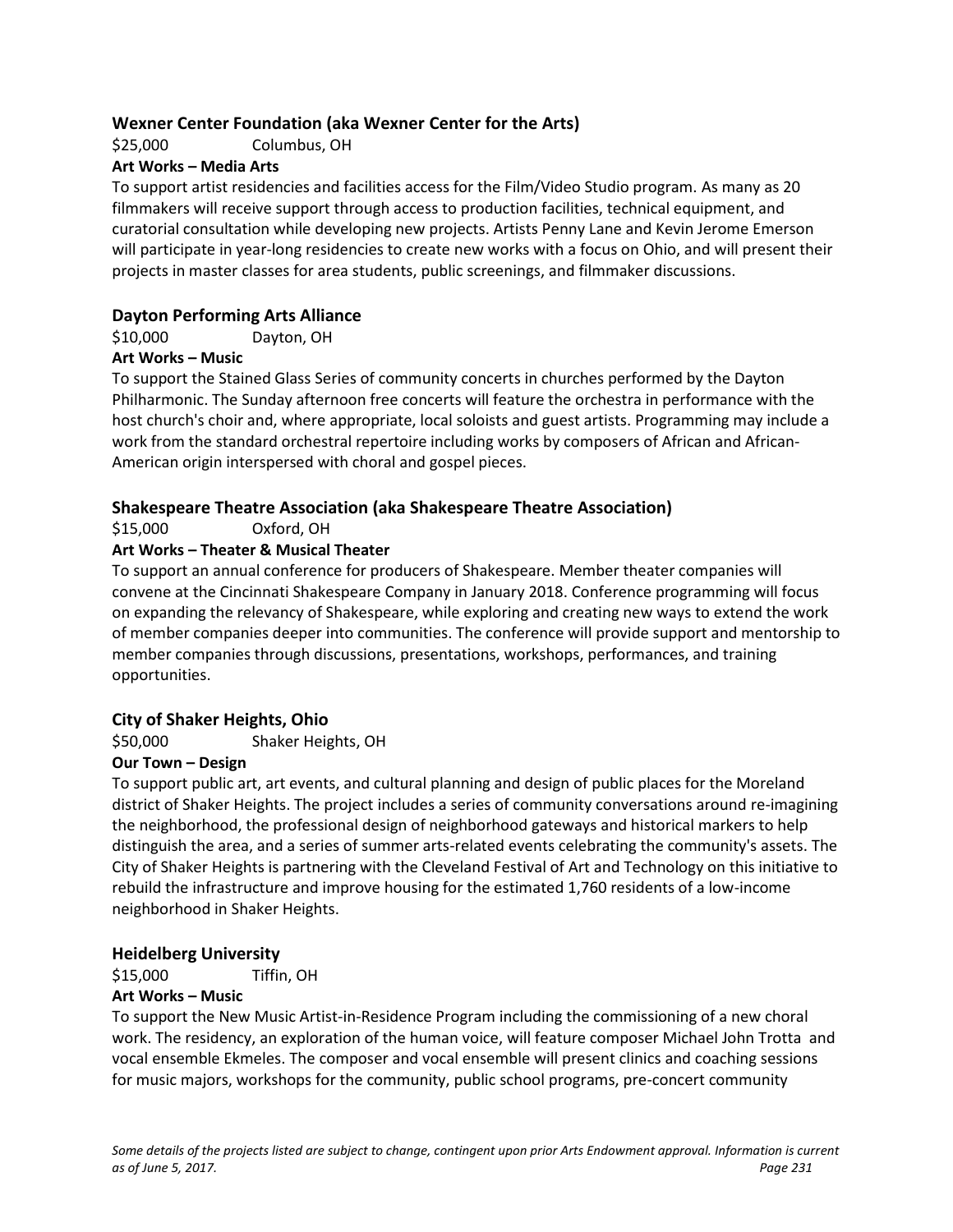discussions, free evening concerts, and the premiere of the new work performed by the Heidelberg Concert Choir, faculty, and guest artists.

## **Toledo Opera Association (aka Toledo Opera)**

\$10,000 Toledo, OH

## **Art Works – Opera**

To support the Opera on Wheels touring production. A condensed 45-minute, age-appropriate adaptation of "Who's Afraid of the Bad Wolf?" created by Joshua Borth, designed by James Norman, and based Mozart's "Don Giovanni" will be the 2017-18 touring production. An online teacher guide comprising music excerpts, background information on the opera, as well as comprehension and application activities will be made available to teachers. Students will receive a follow-up piece to take home that includes activities encouraging them to reflect with family members on the performance and on what an opera is. Four resident artists and a pianist will perform on the school tour to reach elementary and middle school students in Ohio and southern Michigan in fall 2017 and spring 2018.

### **ChamberFest Cleveland**

\$10,000 University Heights, OH

### **Art Works – Music**

To support ChamberFest Cleveland. The theme of the festival, Cycles: Phases, will be presented in venues throughout Cleveland. Works will be selected that reflect the complexity and depth of the human experience such as Tchaikovsky's Piano Trio (in memory of a pianist Nikolai Rubinstein), Brahms's Clarinet Trio (written late in his life), and Ligeti's Horn Trio (written in homage to Brahms). Educational activities may include a family concert and master classes.

# **Fine Arts Association Willoughby (aka Fine Arts Association)**

\$10,000 Willoughby, OH

### **Art Works – Arts Education**

To support the Arts Carts Program. Students at Title I elementary schools will participate in an immersive program that integrates language arts with theater and visual arts. Students will explore literature through reading and storytelling sessions. The books will serve as a foundation for drama and visual arts workshops led by trained instructors. Basic props and scenery will be created for use at a Family Literacy Night to showcase student performances and an exhibition of visual arts.

### **Community Media Productions Group Inc.**

\$30,000 Yellow Springs, OH

### **Art Works – Media Arts**

To support a documentary directed by Julia Reichert and Steven Bognar on the 9 to 5 Movement of women office workers in the 1970s. The film will feature stories of women who gathered in cities such as Boston, Cleveland, Seattle, and New York City to protest gender discrimination in the workplace and played a formative role in the 1970s women's movement. Incorporating interviews with the movement's participants, archival footage, and cultural touchstones such as the 1980 film "9 To 5," the documentary will focus on the movement's history and its enduring legacy. Upon completion, the film will be screened at community events and will be made available for public broadcast to national audiences.